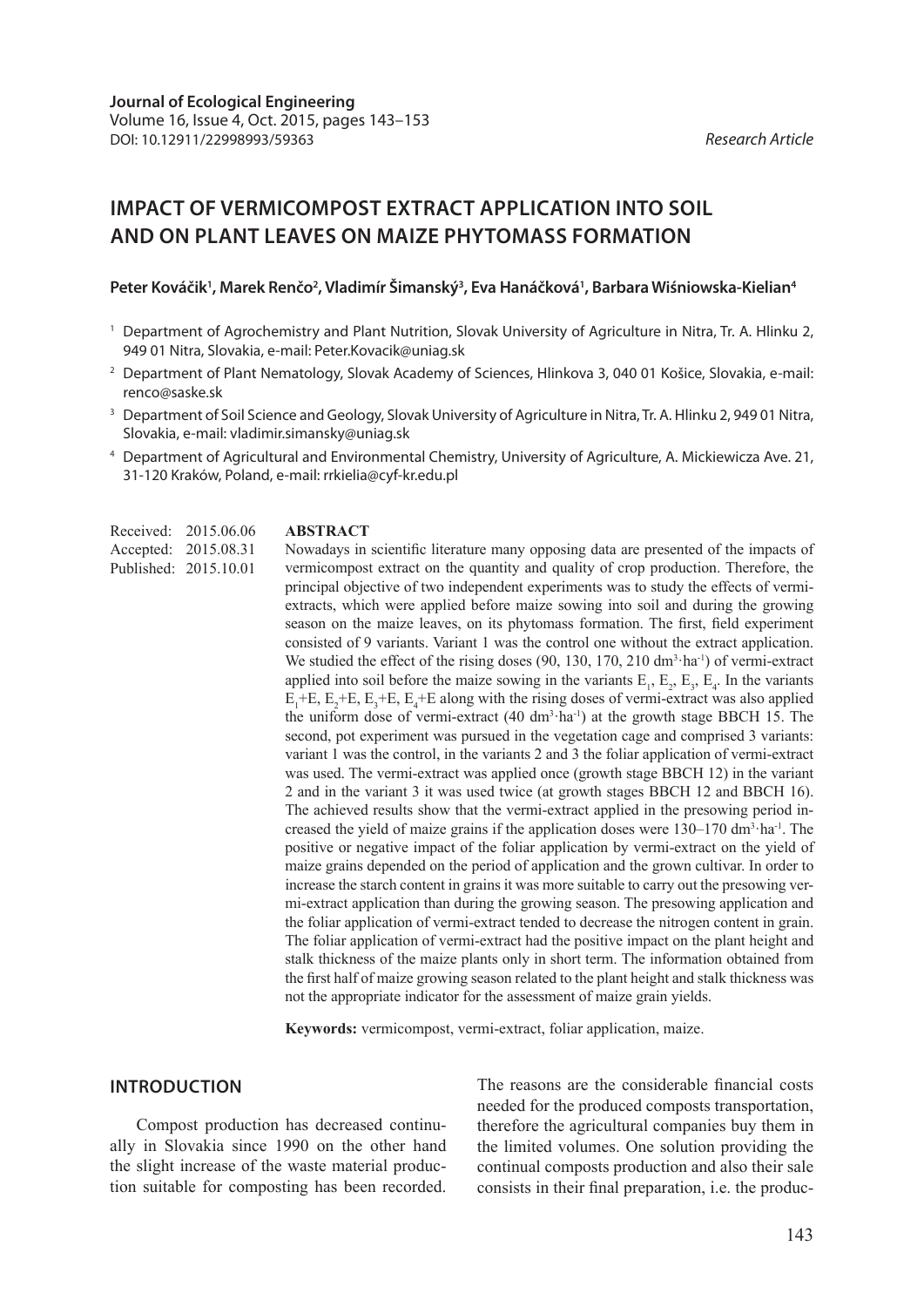tion of liquid or dried composts. The effects of "the liquid composts", i.e. water extracts from composts and vermi-extracts on plants have been studied by the world scientists for many years [Ložek, Fecenko 1998, Ghorbani et al. 2008].

During the given period, both positive and negative results have been achieved. The main reason of the negative results is considered to be the fact that composts and also vermi-composts are produced from different kinds of waste, which causes that the undesirable matters are getting into extracts leading to the inhibitive even toxic impacts on crops. Therefore, it is necessary to utilize only clean components for the production of all types of composts which are used for the production of extracts [Kostecka 2009, Kováčik 2014].

If the appropriate components are used for the production of vermicomposts and subconsequently vermi-extracts, these matters can have a positive impact on the phytomass formation of the cultivated crop [Tejada et al. 2008, Singh et al. 2010]. The use of vermi-extracts in the diluted form eliminates their potential negative impacts on crops [Gutiérrez-Miceli et al. 2008].

In spite of the recorded positive and negative effects, the evidential and unevidential effects of vermi-extracts on the seed germination and yield of crops was observed [Frederickson 2002, Zaller 2006]. It is important to emphasize that the majority of the experiment results shows a positive impact of the foliar application of vermi-compost extracts on the chlorophyll and phytomass formation of the cultivated crops [Arancon et al. 2004, Edwards 1998, Pant et al. 2009]. It is recommended to add either a small quantity of N or NPK fertilizers, or the fertilizers containing Cu, Zn, B, etc. into the vermi-extracts [Ingham 2005, Gutiérrez-Miceli et al. 2008, García-Gómez et al. 2008]. Depending on the dose and growth stage of plants the foliar application of vermi-extracts increases yields in a rather extensive scale, i. e. from 5% to 27% and sometimes by 35% [Kováčik 2014]. The recorded positive effect of the vermicompost extracts (often enriched by NPK fertilizers) on a plant is not the result of percolated nutrients content but predominantly it is the result of impact of the percolated humic acids and fulvo acids, the growth regulators – auxins, giberelins and cytokinins [Grappelli et al. 1987, Tomati et al. 1988, Tomati, Galli 1995, Arancon et al. 2005, Pant et al. 2012].

The world research of the vermi-compost extracts utilization deals also with the study of their impact on the state of health. There are many recorded cases of their positive effect on the inhibition of the plant diseases [Weltzien 1991, Scheuerell, Mahaffee 2002, Utkhede, Koch 2004, Lanthier 2007, Singh et al. 2008].

In the USA several firms sell the extracts from vermi-composts as a pesticide. However, the impact of extracts on the inhibition of diseases lags behind considerably in comparison with the existing chemical pesticides [Wickland et al. 2001]. The annual growth of the extracts sold in this way represented 25% in the USA in 2002 – 2008. In spite of this fact, several scientific publications have been presented in the USA, which had not proved the fungicidal effect of vermi-extracts [Lanthier 2007, Chalker-Scott 2005].

The existence of several opposing findings related to the vermi-extracts impacts on the soil microflora, on the crop health and on the quantity and quality of the crop production requires researchers intensify research in order to study the reasons of different impacts of vermi-extracts [Scheuerell 2004].

In order to optimize the plant nutrition, predominantly related to nitrogen nutrition, the growers are recommended to monitor the nutrients content in plants, the amount of formed phytomass and chloropyll content during the growing season. Kmeťová and Kováčik [2014] registered almost the same strong relationship between the height of maize plants and grain yield, or between the thickness of plant stalks and grain yield as well as between the chlorophyll content and grain yield. Based on this fact they claim that the information about the plant height and stalk thickness detected in the growth stages BBCH 14 till BBCH 18 indicates properly the quantity of maize yield. The data about the relationship between the maize stalk thickness and the quantity of grain yield, or between the maize height and grain yield detected in the later growth stages are scarce and there is no studies in this subject in the Slovak.

The main objective of experiments was to acquire data about the impacts of vermi-extract applied into soil and to broaden the existing knowledge about the impacts of vermi-extract applied on the plant leaves on the maize phytomass formation. The secondary objective was to complete the data about the possibility of usage the information about the plant height and stalk thickness for the purpose of maize grain yield prognosis.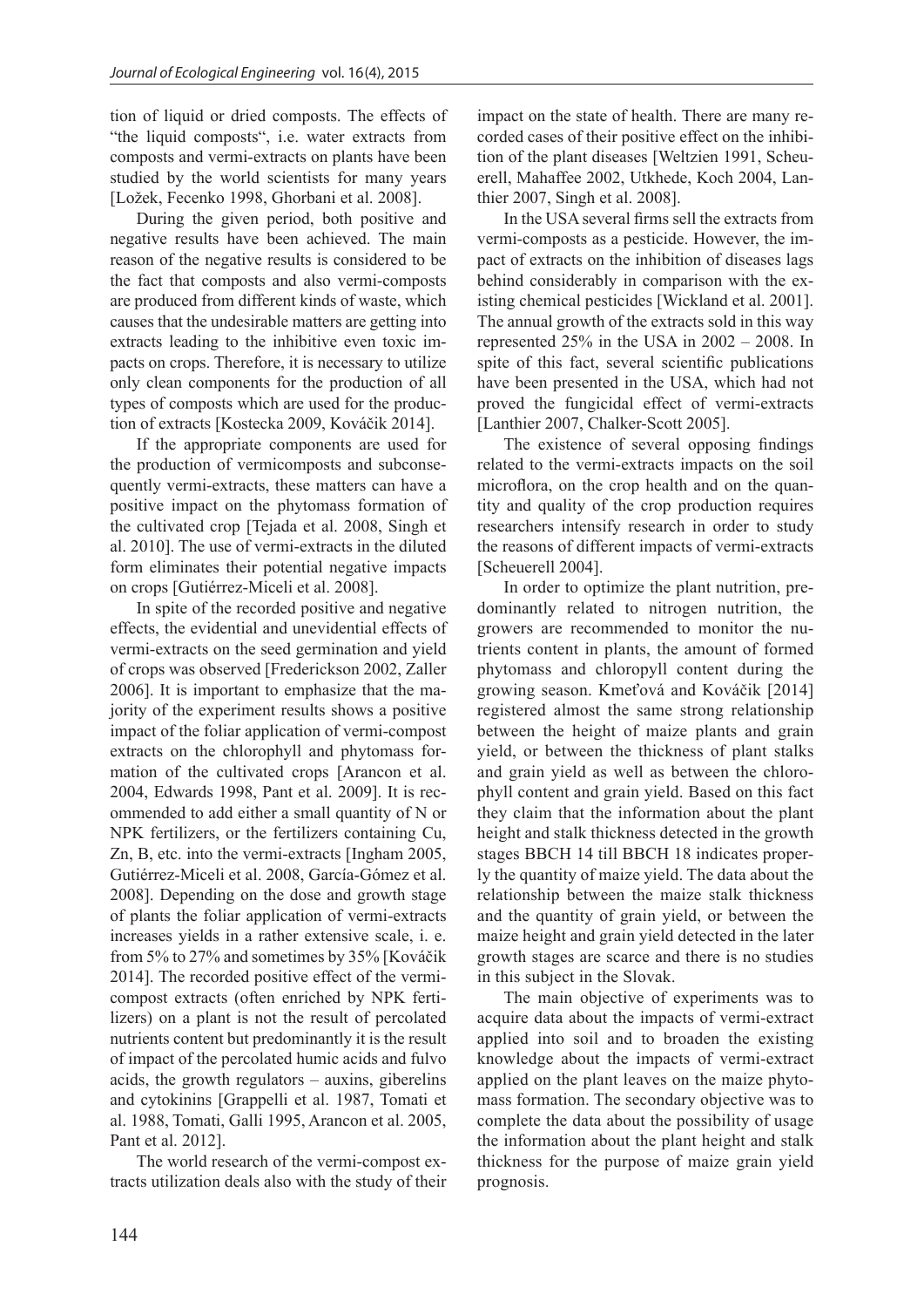#### **MATERIAL AND METHODS**

The impact of the vermi-compost extract applied into soil and on plant leaves on the maize phytomass formation was studied in two independent experiments. The first field experiment was a semi-operational one carried out in the cadastre of village Opatovská Nová Ves (48°06′ N, 19°16′ E), district of Veľký Krtíš, on Loamy Luvisol. The second experiment was pot one pursued on the Haplic Fluvisol in the vegetation cage located in the premises of the Slovak University of Agriculture in Nitra (48°18´ N, 18°05´ E). The agrochemical parameters of soils on which the experiments were carried out are given in the Table 1.

The following analytical methods were used to determine soil parameters:  $NH_4^+$ -N – colorimetrically by Nessler agent and  $NO_3$ <sup>-</sup> $N$  – colorimetrically by the phenol-2,4-disulfonic acid after extraction from soil by the  $1\%$  K<sub>2</sub>SO<sub>4</sub> water solution; inorganic nitrogen content was calculated as  $N_{an} = NH_4^+ - N + NO_3^- - N$ ; P was determined colorimetrically, K and Ca – by flame photometry and Mg – by atomic absorption spectrophotometry in extract acc. to Mehlich III method [Mehlich 1984];  $C_{ox}$  – oxidometrically [Tiurin 1966]; N<sub>t</sub> – by Kjeldahl distilation method [Bremner 1960] in the modifications for soils and organic substrates [Kováčik 1997]. The content of organic matters was determined by the gravimetric analysis, temperature 550–600 °C [Kováčik 1997], pH/KCl – potentiometrically in the extract  $1.0 \text{ mol} \cdot \text{dm}^{-3}$ KCl solution [Fiala et al. 1999].

The vermi-compost extract was obtained after two-day taking interfusion of the vermi-compost mixture and potable water, with the ratio between compost and water as  $1:10 \, (\text{m/v})$ . Subsequently, the mixture was settling for 24 hours. After the sedimentation of the solid particles the upper, liquid part was decanted. The parametres of the used

vermi-extract are given in Table 2. The vermicompost was produced from the compost consisting of cow dung (cca 50%), sheep dung (cca 10%), green grass (cca 10%) and wood chips (30%) fermented for 3–4 months. After that period, 1/5 of the older vermi-compost containig earthworms and cocoons of earthworms was added to the whole volume of compost. One dm<sup>3</sup> of old vermicompost contained 70 earthworms with an average weight of 0.42 grams per creature. The newly-formed compost was transported to the halls with appropriate ventilation and it was piled up the height of 30 cm. There the compost fermented for 120 days with concurrence of earthworms and the earthworms were engrossed by the crushed fruit (300 kg) and vegetables (100 kg) of the total amount 400 kg of fodder per month and 1 Mg.

The field experiment consisted of 9 variants described in Table 3 with three repetitions and it was based on the method of long parcels of land, and each field had the width of 18 metres and length of 110 metres.

The test crop was maize, cultivar Stira, FAO 420 sown 65,000 grains per hectare. The variant 1 was control, without the extract application. The increased doses of vermi-extract were applied into soil in the variants 2 to 9 during the spring soil preparation. The doses of vermi-extract were identical in the pairs of variants 2 and 3, 4 and 5, 6 and 7, 8 and 9 (90, 130, 170, 210 dm<sup>3</sup>·ha<sup>-1</sup>, respectively), five days before the maize sowing. The uniform dose  $(40 \text{ dm}^3 \cdot \text{ha}^{-1})$  of vermi-extract in a form of the foliar application was used in the unpaired variants (3, 5, 7, 9) during the growth stage BBCH 15 using the sprinkler of 18 metres span.

The maize harvest was carried out in the growth stage BBCH 97 by the six-row combine. The maize grain from each variant was transported by a truck to the drier where it was weighed

| Experiment | Soil            |                         | $N_{an}$ | D                        |     | Ca    | Mg                        |       | $\mathbf{v}_{\rm ox}$ | Org. M. |
|------------|-----------------|-------------------------|----------|--------------------------|-----|-------|---------------------------|-------|-----------------------|---------|
|            |                 | $pH_{\text{\tiny KCI}}$ |          | mg·kg <sup>-1</sup> d.m. |     |       | $q$ kg <sup>-1</sup> d.m. |       |                       |         |
| Field      | Loamy Luvisol   | 6.47                    | 13.35    | 74                       | 222 | .860  | 341                       | 1.604 | 20.80                 | 50.2    |
| Pot        | Haplic Fluvisol | 6.52                    | 17.6     | 26                       | 300 | 4.670 | 1,096                     | 3.234 | 22.95                 | 95.9    |

**Table 1.** Soil agrochemical parameters before the foundation of experiments in a soil layer 0.0–0.3 m

**Table 2.** Parameters of vermi-extract

| N     | n       |       | Ca  | $Mg_t$ | НA    | FA  | pH   |  |  |
|-------|---------|-------|-----|--------|-------|-----|------|--|--|
|       | mg·dm-3 |       |     |        |       |     |      |  |  |
| 1,100 | 980     | 6,540 | 508 | 421    | 8,200 | 194 | 7.02 |  |  |

**Explanation:**  $t - total$ ,  $HA_t - total$  humic acids,  $FA_t - total$  free amino acids.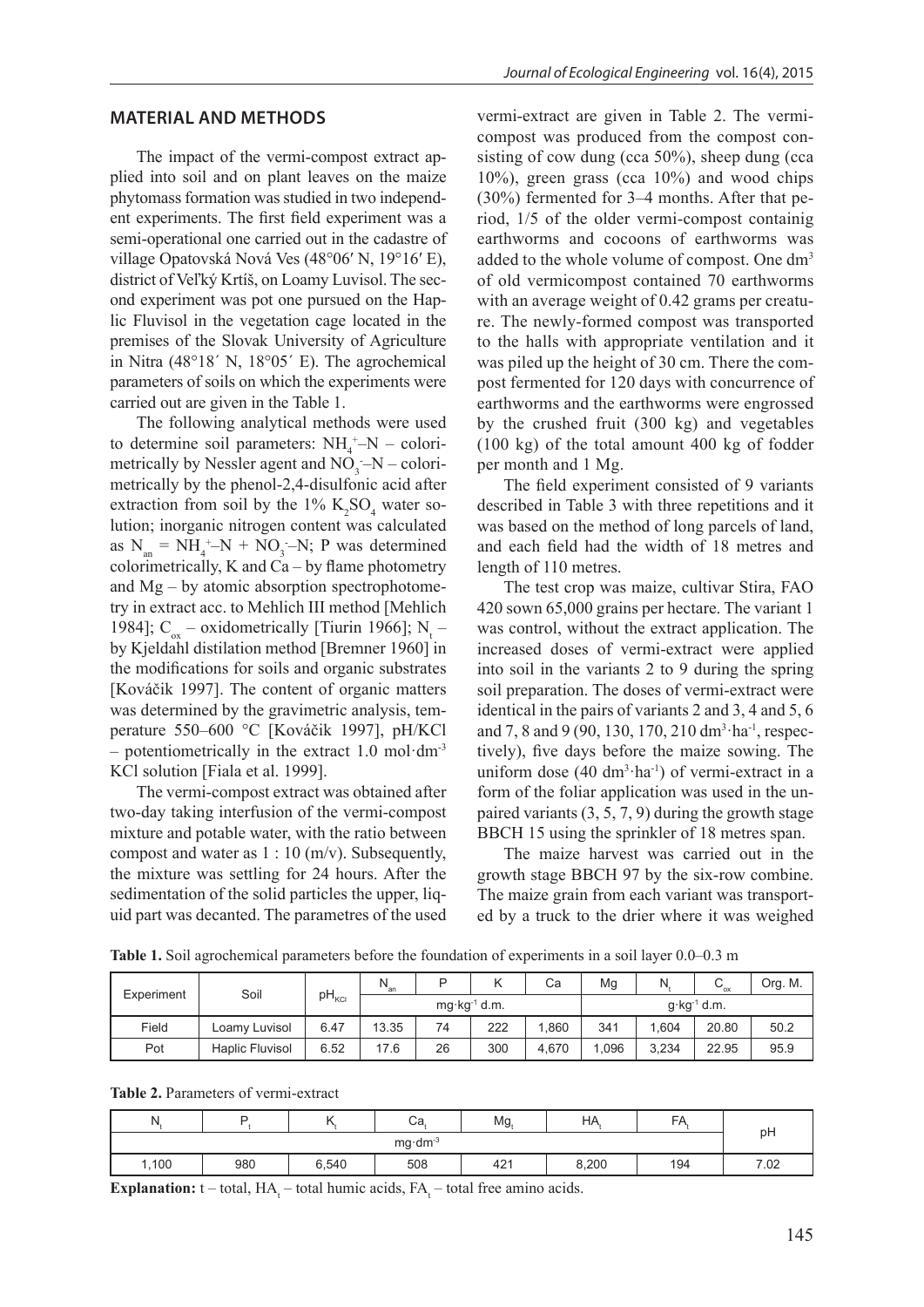|                |               | Vermi-extract dose (dm <sup>3</sup> ·ha <sup>-1</sup> ) |       |
|----------------|---------------|---------------------------------------------------------|-------|
| Variant        | before sowing | at growth stage<br><b>BBCH 15</b>                       | total |
| 1. Control     | 0             | O                                                       | 0     |
| 2.E,           | 90            | 0                                                       | 90    |
| $3. E, +E$     | 90            | 40                                                      | 130   |
| 4. $E_{2}$     | 130           | 0                                                       | 130   |
| 5. $E_{2} + E$ | 130           | 40                                                      | 170   |
| $6. E_3$       | 170           | 0                                                       | 170   |
| 7. $E_3 + E$   | 170           | 40                                                      | 210   |
| $8. E_4$       | 210           | 0                                                       | 210   |
| 9. $E_4 + E$   | 210           | 40                                                      | 250   |

**Table 3.** Variants of field experiment – the way of vermi-extracts application

**Explanation:** E – vermi-extract; BBCH – Biologische Bundesanstalt, Bundessortenamt und Chemische Industrie scale accordind to Zadoks et al. [1974].

and its water content was determined at the same time. At the end of the experiment the contents of N, P, K, Ca, Mg and starch in the maize grain, as well as thousand kernel weight (TKW) were determined. Nitrogen was determined by distillation by Kjeldahl method after mineralization in the medium of concentrated  $H_2SO_4$  [Cohen 1910]. Phosphorus was determined spectrophotometrically, potassium and calcium by flame photometry, magnesium by atomic absorption spectrophotometry after mineralization in the medium of mixture  $HNO<sub>3</sub>$  and  $HClO<sub>4</sub>(2:1, v/v)$  [Koppová et al. 1955]. Starch was determined polarimetrically by Ewers method [ISO 10520].

The pot experiment  $-22$  kg of Haplic Fluvisol was taken from 0.3 m of humic horizon into the plastic pots of the diameter 0.35 m and height of 0.35 m. The agrochemical soil parameters are given in Table 1. The same methods were used to determine agrochemical soil parametres as in the field experiment. The experiment consisted of 3 variants with 5-times repetitions (Table 4).

The vermi-compost was applied in autumn in a dose of  $170 \text{ kg}$  N·ha<sup>-1</sup> into soil of all the variants. The variant 1 was control without treatment of vermi-extract. In variants 2 and 3 the

foliar application of vermi-extract was used. This extract was applied once in the dose of 40  $dm<sup>3</sup>·ha<sup>-1</sup>$  in the variant 2 and twice in doses 40  $dm<sup>3</sup>·ha<sup>-1</sup>$  of vermi-extract in the variant 3, totally 80 dm3 ·ha-1. The first application of extracts was carried out in the growth stage BBCH 12 (var. 2 and 3) and the second application in the growth stage BBCH 16 (var. 3). Before the application the extract was diluted by water in the ratio 1 : 25 (v/v) and the created vermi-dilution was applied on the maize leaves.

The maize sowing of the hybrid PR38V91 from the company Pioneer (FAO 310) was carried out in the second decade of April. 10 seeds were sown into a pot. The sowing depth was 0.03 m. During the whole growing season the experiment was checked regularly, the state of vegetation health was monitored and before the first application of extracts the number of plants was consolidated to three plants per pot, which left until the end of the maize vegetation.

In the growth stage BBCH 17 the content of nitrogen, phosphorus, potassium, calcium, magnesium, sulphur, zinc, copper, manganese and iron was detected in the aboveground phytomass of maize plants. The same methods were used for the determination of N, P, K, Ca and Mg as in the filed trial. Sulphur was determined nephelometrically after mineralization in the medium of mixture  $HNO<sub>3</sub>$  and  $HClO<sub>4</sub>$  (3:2, v/v) [Koppová et al. 1955]. Zn, Cu, Mn and Fe were determined by the method of optical emission spectrometry with the inductively coupled plasma after mineralization in mixture of  $H_2O_2$  and  $HNO_3$  (1 : 5, v/v) in the closed microwave system [Zbíral et al. 2005].

The experiment was terminated in the growth stage BBCH 97. The grain yield, the weight of aboveground phytomass and thousand kernel weight were detected.

The obtained results were statistically elaborated, analysis of variance (ANOVA) was performed and the differences between the variants were evaluated subsequently by LSD test in the PC program Stathgraphic, version 5.

**Table 4.** Variants of pot experiment - the term and dose of vermi-extracts and vermi-solution application

| Variant     | Term of application |            | Dose of vermi-extract      | Dose of vermi-solution   |             |
|-------------|---------------------|------------|----------------------------|--------------------------|-------------|
|             | (growth phase)      | $dm3·ha-1$ | $cm3$ -plant <sup>-1</sup> | $cm3·pot-1$              | $cm3·pot-1$ |
| 11. Control |                     |            |                            | $\overline{\phantom{0}}$ |             |
| 12.E        | BBCH 12             | 40         | 0.5                        | 1.5                      | 39          |
| 3.2E        | BBCH 12 and BBCH 16 | $40 + 40$  | 0.5                        | $1.5 + 1.5$              | $39 + 39$   |

**Explanation:** see Table 3.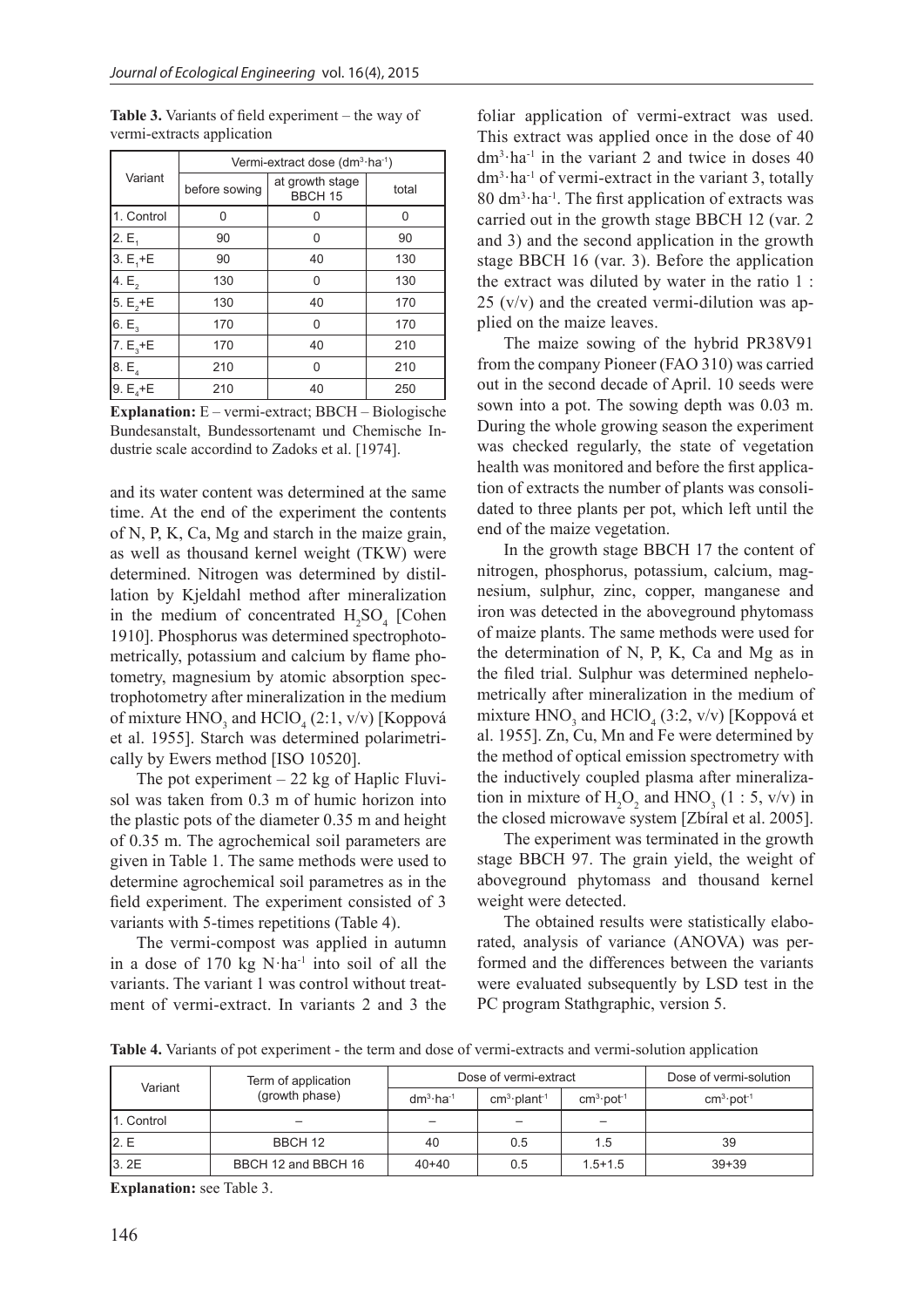### **RESULTS AND DISCUSSION**

#### **Field experiment**

The presowing application of the vermi-compost extract had the evidential impact on the grain yield, the starch content in grain, thousand kernel weight, and phosphorus content in grain of maize (Table 5).

The lowest application dose of extract into soil (var.  $E_1$ ) did not increase the grain yield (Table 6). All the other application doses of vermiextract (var.  $E_2$ ,  $E_3$ ,  $E_4$ ) increased the grain yield of maize in comparison with the control variant. The growths were significant after application the doses of 130 and 170  $\text{dm}^3 \cdot \text{ha}^{-1}$  and insignificant with the dose of  $210 \text{ dm}^3 \cdot \text{ha}^{-1}$ . The highest yield, and the highest yield increase in relation to the control treatment, was detected in variant  $E_2$ , wherein  $130 \text{ dm}^3 \cdot \text{ha}^{-1}$  of extract was applied before the maize sowing.

The inceased dose of extract in relation to variant  $E_2$  had a depressive impact, in spite of that, the yields in the variants  $E_3$  and  $E_4$  were higher than in the control, unfertilized variant. The obtained data point out the fact that if the presowing application of vermi-extract should result in a considerable increase of yield, it is necessary to apply the doses higher than 90  $dm<sup>3</sup>·ha<sup>-1</sup>$ , or it is appropriate to use the doses in the range 130–170

dm3 ·ha-1. The obtained results mean the original information in the Slovak environment as so far only the foliar effectiveness of vermi-extract has been tested.

The presowing application of the vermi-compost extract increased considerably also the starch and phosphorus contents in the maize grain. The differences of the starch and phosphorus contents between the variants treated by vermi-extract were minimal, however, we can claim that along with the increase of the application dose of vermiextract the starch and P content in the maize grain was decreased slightly (Table 5). The vermi-extract usage decreased the TKW, and when 90–170 dm3 ·ha-1 was applied the decrease was significant statistically. The presowing utilization of vermiextract did not significantly affect the nitrogen, magnesium, potassium and calcium contents in the maize grain, and grain from the variants 3-5 treated by vermi-extract had lower nitrogen and calcium contents than form the control variant (Table 5 and 6).

The impact of additional fertilizing by the vermi-compost extract in the growth stage BBCH 15 (Table 7) is evident in comparison to the unpaired variants  $(3, 5, 7, 9)$  with the odd ones  $(2, 4, 1)$ 6, 8). These comparisons prove a positive impact of additional application of vermi-compost extract on the maize grain yield, which increase by 0.63 even 9.14%. This detection corresponds with

| Resources of<br>variability |    | Yield            | Starch               | <b>TKW</b>   | N     | P            | κ     | Ca     | Mg    |  |
|-----------------------------|----|------------------|----------------------|--------------|-------|--------------|-------|--------|-------|--|
|                             | n  | $F - calculated$ |                      |              |       |              |       |        |       |  |
| Variant                     | 4  | $2.643+$         | $4.741$ <sup>+</sup> | $5.104^{++}$ | 1.994 | $8.579^{++}$ | 3.407 | 10.683 | 1.334 |  |
| Repetition                  | 3  | 0.587            | 0.787                | 1.213        | 0.805 | 0.225        | 0.797 | 0.392  | 0.881 |  |
| Rest                        | 12 |                  |                      |              |       |              |       |        |       |  |
| All                         | 19 |                  |                      |              |       |              |       |        |       |  |

**Table 5.** The impact of resources of variability on maize yield parameters in field experiment

**Explanation:**  $n -$  degrees of freedom, TKW – thousand kernel weight.

**Table 6.** The impact of presowing application of vermicompost extract on the maize yield parameters – field experiment

| Variant             | Yield              | Starch  | <b>TKW</b> | N        | Ρ                       | K        | Ca     | Mg      |  |
|---------------------|--------------------|---------|------------|----------|-------------------------|----------|--------|---------|--|
|                     | $Mq \cdot ha^{-1}$ | $\%$    | g          |          | $mg \cdot kg^{-1}$ d.m. |          |        |         |  |
| 11. Control         | 6.02a              | 62.80 a | 292.51 b   | 16.678 a | 3,051a                  | 3.280a   | 873 b  | 1,950 a |  |
| 2.E <sub>1</sub>    | 6.02a              | 64.65 b | 286.09 a   | 16.030 a | 3.541 b                 | 3.243a   | 859 ab | 2,133a  |  |
| 3.E <sub>2</sub>    | 6.30 b             | 64.59 b | 286.33 a   | 15.654 a | 3,529 b                 | 3,358 ab | 846 a  | 1,932 a |  |
| 4.E <sub>3</sub>    | 6.28 <sub>b</sub>  | 64.11 b | 286.90 a   | 15.958 a | 3.427 b                 | 3.237a   | 859 ab | 1,973 a |  |
| 5.E <sub>4</sub>    | 6.24ab             | 64.02 b | 292.04 b   | 16,041 a | 3.411 b                 | 3.400 b  | 859 ab | 1,964 a |  |
| LSD <sub>0.05</sub> | 0.242              | 0.973   | 4.664      | 1.047.51 | 199.46                  | 154.07   | 5.48   | 204.73  |  |

**Explanation:** E – vermi-extract,  $LSD_{0.05}$  – least significant difference at the level  $\alpha = 0.05$  (LSD test), different letters at values indicate statistically significant differences between treatments.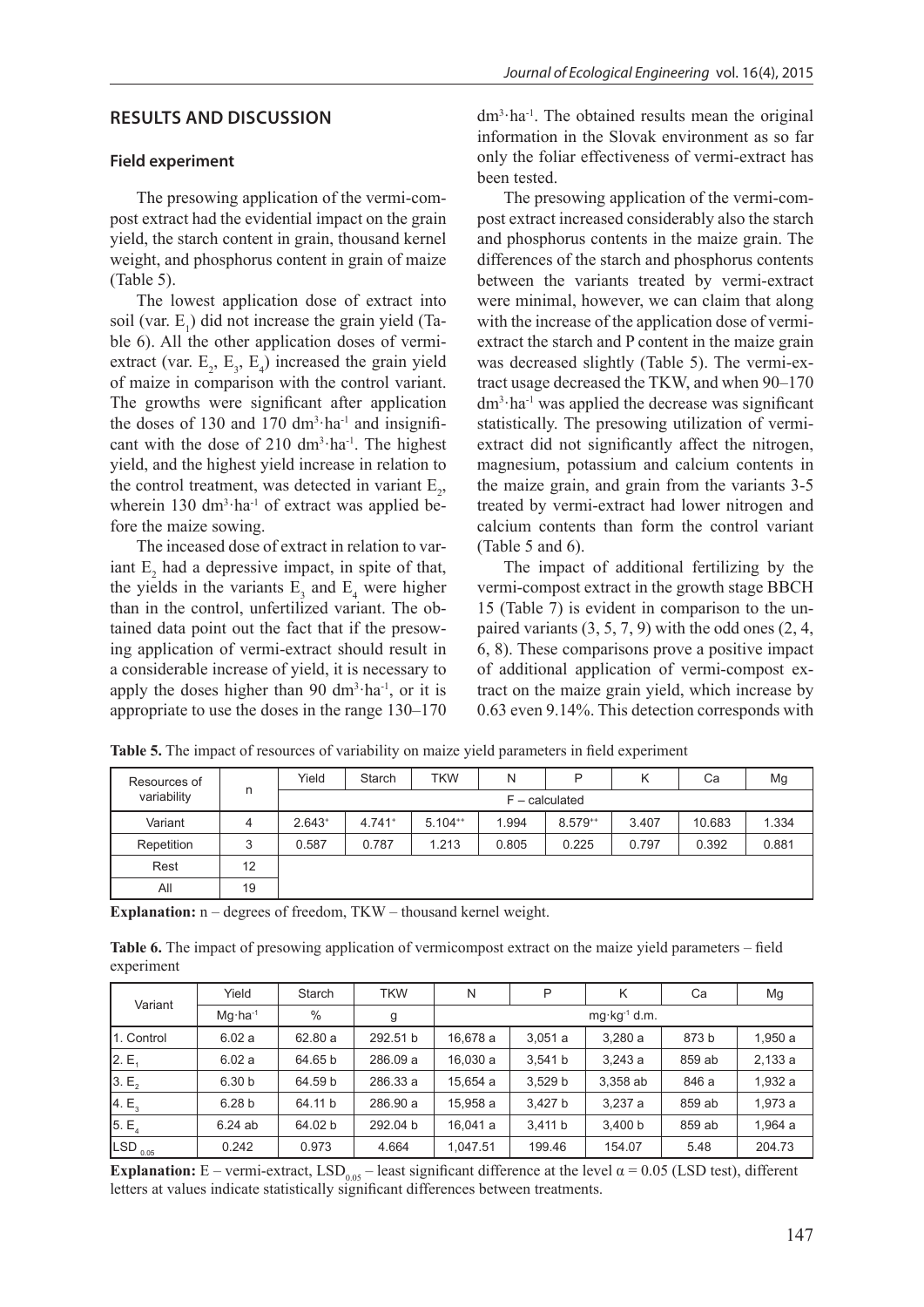| Variant          | Yield              |        |                  |                   | Starch |                  | <b>TKW</b> |        |        |  |
|------------------|--------------------|--------|------------------|-------------------|--------|------------------|------------|--------|--------|--|
|                  | $Mq \cdot ha^{-1}$ | $\% *$ | $\frac{0}{6}$ ** | $g \cdot kg^{-1}$ | $\%$ * | $\frac{9}{6}$ ** | g          | $\%$ * | $\%**$ |  |
| 1. Control       | 6.02               | 100.00 |                  | 628.0             | 100.00 | —                | 292.51     | 100.00 |        |  |
| 2.E <sub>1</sub> | 6.02               | 100.00 | 100.00           | 646.5             | 102.95 | 100.00           | 286.09     | 97.81  | 100.00 |  |
| $3. E, +E$       | 6.57               | 109.14 | 109.14           | 643.4             | 102.45 | 99.52            | 283.55     | 96.94  | 99.11  |  |
| 4.E <sub>2</sub> | 6.30               | 104.65 | 100.00           | 645.9             | 102.85 | 100.00           | 286.33     | 97.89  | 100.00 |  |
| $5. E, +E$       | 6.34               | 105.31 | 100.63           | 638.4             | 101.66 | 98.84            | 290.00     | 99.14  | 101,28 |  |
| 6. $E_3$         | 6.28               | 104.32 | 100.00           | 641.1             | 102.09 | 100.00           | 286.90     | 98.08  | 100.00 |  |
| 7. $E_3 + E$     | 6.37               | 105.81 | 101.43           | 645.6             | 102.80 | 100.70           | 283.87     | 97.05  | 98.94  |  |
| 8.E <sub>4</sub> | 6.24               | 103.65 | 100.00           | 640.2             | 101.94 | 100.00           | 292.04     | 99.84  | 100.00 |  |
| 9. $E_4 + E$     | 6.79               | 112.79 | 108.81           | 646.4             | 102.93 | 100.97           | 286.54     | 97.96  | 98.12  |  |

**Explanation:** E – vermi-extract,  $*$  Control = 100%,  $**$  presowing application = 100%.

the finding of Klimeková et al. [2007] recorded the yield increase only by 1.83% after application of 50 dm3 ·ha-1 vermi-extract on the winter wheat leaves in the growth stage BBCH 32. The above mentioned information cooresponds also with the finding of Singh et al. [2010] who stated 9.8 to 13.9% increase of strawberry yield after the vermi-extract application. In neither case the decrease of grain yield was recorded after the foliar extract application (Table 7).

The highest increase of grain yield as the result of the foliar application of vermi-extract (9.14%) was recorded in the variant 3 versus variant 2, where the lowest quantity of extract was applied in the presowing period.

The increase of the maize grain yield after the foliar application of extract varied in the broader range than after the application of vermi-extract into soil (0.63 to 9.14% versus 0.0 to 4.65%). The average increase of the grain yield after the foliar application achieved the level of 5.00% and after the application into soil only 3.16%. It is evident that a lower dose of extract  $(40 \text{ dm}^3 \cdot \text{ha}^{-1})$  applied on a leaf can have a higher impact on the yield formation of maize grain in comparison with higher doses of extract (90 to 210 dm<sup>3</sup>·ha<sup>-1</sup>) applied into soil.

The common effect of the presowing and foliar application of vermi-extract compared with the control, untreated by vermi-extract variant, increased the grain yield by 5.31 to 12.79% (variants 3, 5, 7, 9 versus control).

Additional fertilization by the extract in the growth stage BBCH 15 (odd variants versus even variants) had smaller effect on starch content and thousand kernel weight, than on the grain yield, or the given parameters were not influenced by the foliar application of vermi-extract at all. There were differences only at the level of 0.48 to 1.78%.

The impact of the foliar application of vermiextract on the nitrogen, and also phosphorus and magnesium content was negative (Table 8).

The nitrogen content fell by 1.09 to 5.52%, phosphorus content by 0.28 to 5.10% and magnesium content by 6.1 to 9.69%. The recorded de-

**Table 8.** The impact of sidedress by vermicompost extract on the contents of some macroelements in maize grain – field experiment

| Variant          |                   | N      | P                 |        | K                 |        | Ca                |        | Mg                |        |
|------------------|-------------------|--------|-------------------|--------|-------------------|--------|-------------------|--------|-------------------|--------|
|                  | $g \cdot kg^{-1}$ | $\%$ * | $g \cdot kg^{-1}$ | $\% *$ | $g \cdot kg^{-1}$ | $\% *$ | $g \cdot kg^{-1}$ | $\%$ * | $g \cdot kg^{-1}$ | $\%$ * |
| 2.E <sub>1</sub> | 16.00             | 100.00 | 3.54              | 100.00 | 3.24              | 100.00 | 0.86              | 100.00 | 2.13              | 100.00 |
| $3. E + E$       | 15.20             | 95.00  | 3.53              | 99.72  | 3.33              | 102.78 | 0.87              | 101.16 | 2.00              | 93.90  |
| 4.E <sub>2</sub> | 15.65             | 100.00 | 3.53              | 100.00 | 3.36              | 100.00 | 0.85              | 100.00 | 1.93              | 100.00 |
| 5. $E_2 + E$     | 15.48             | 98.91  | 3.35              | 94.90  | 3.48              | 103.57 | 0.85              | 100.00 | 1.81              | 93.78  |
| 6.E <sub>3</sub> | 15.96             | 100.00 | 3.43              | 100.00 | 3.24              | 100.00 | 0.86              | 100.00 | 1.97              | 100.00 |
| $7. E3 + E$      | 15.08             | 94.48  | 3.39              | 98.83  | 3.44              | 106.17 | 0.86              | 100.00 | 1.81              | 91.88  |
| 8.E <sub>4</sub> | 16.04             | 100.00 | 3.41              | 100.00 | 3.40              | 100.00 | 0.86              | 100.00 | 1.96              | 100.00 |
| 9. $E_4 + E$     | 15.44             | 96.26  | 3.36              | 98.53  | 3.49              | 102.65 | 0.87              | 101.16 | 1.77              | 90.31  |

**Explanation:** E – vermi-extract, \* presowing application = 100%.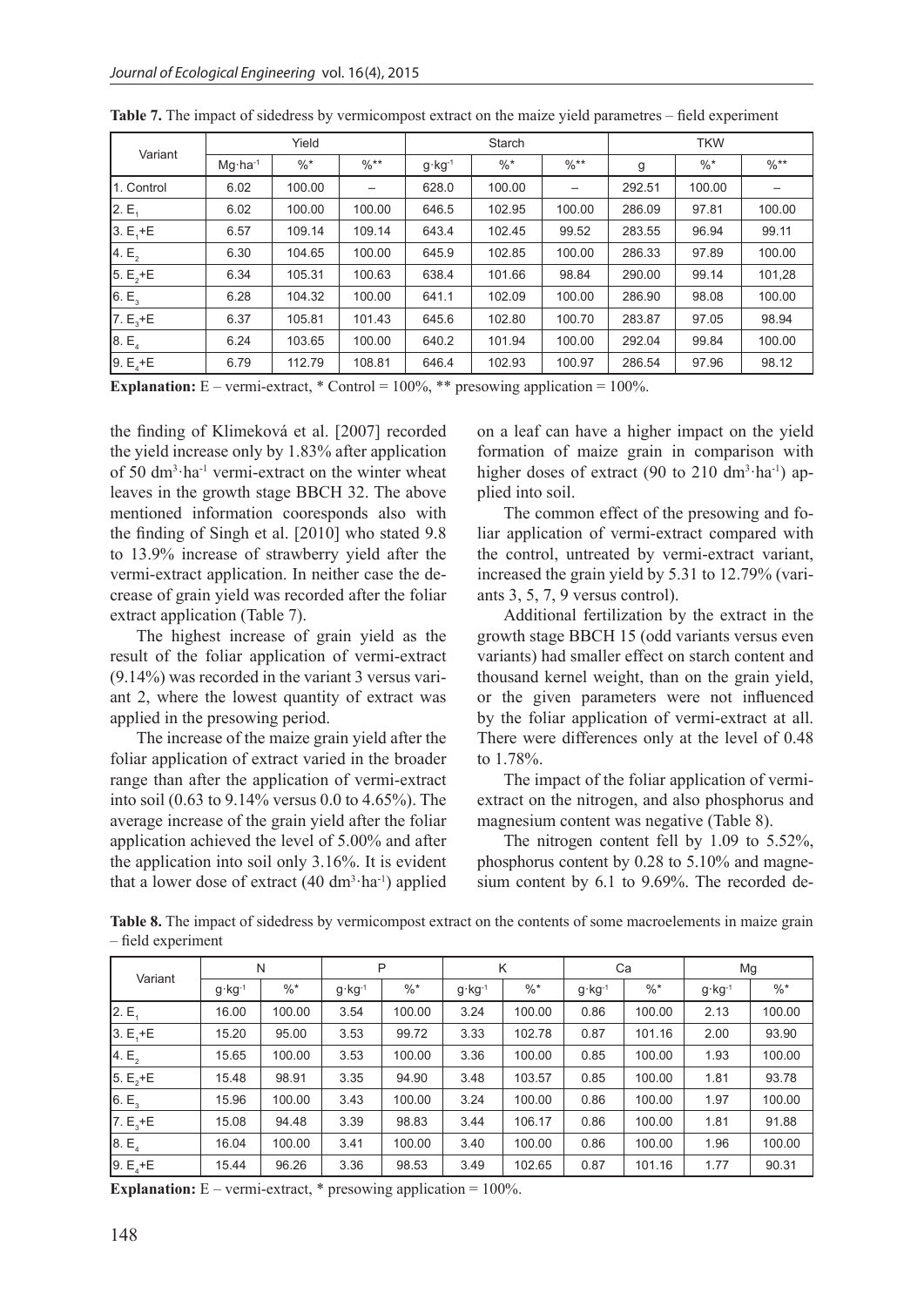crease of the nitrogen content in the maize grain along with the parallel increase of maize grain yield corresponds with the data of Kováčik [2014] who claims that the decrease of the nitrogen content in the grains of cereals often occurs after the application of the growth stimulators without the simultaneous application of the nitrogen fertilizers. The rate of the N content drop in grains is determined by several factors, among which the unfavourable weather and the insufficient  $N_{\text{max}}$  content in soil rank among the most important factors.

#### **Pot experiment**

The obtained results (Table 9) show that it is evident the maize plants in the control variant 1 were higher before the extract application than the plants in the variants treated by vermiextract. However, after 13–20 days from the first application by vermi-extract  $(6<sup>th</sup>$  and  $13<sup>th</sup>$  of June) the plants treated by extract (var. 2 and 3) were higher than those in the control variant. In the following week  $(21^{st}$  of June) these differences in height were eliminated. The increase in plant height treated by extract was recorded nine days after the second spraying  $(28<sup>th</sup>$  June) similarly like after the first spraying (var. 3 versus var. 2). The

plants of the variant 3 were the highest ones, and of the control variant were the lowest ones. In the middle of July, in the growth stage BBCH 18 and also in the following stages (BBCH 51, 59–61) the highest plants were recorded in the control variant. This means that the positive impact of the foliar application of extract on the maize plant height is evident during the first 20 days after spraying and with the older plants during the first 10 days. However, the plant height recorded at the end of the growing season refers that the stimulative effect is only the short-term one and the extract had the inhibitive impact on the plant height afterward. The detected information about the short-term stimulative effect of vermi-extracts on the plant phytomass is significant. It explains the reason of positive effects of vermi-extracts on the plant phytomass publishing in many scientific articles because they present the results of experiments lasted for only 5 or 6 weeks.

The impact of the extract application on the maize stalk thickness was the same till the growth stage BBCH 14 as the impact on the height of maize plants (Table 10). 13 days after the first application of vermi-extract  $(6<sup>th</sup>$  June) the plants treated by extract (var. 2 and 3) were considerably thicker than the plants in the control variant.

|                     |                   | Date    |         |           |           |           |         |          |           |  |  |  |  |
|---------------------|-------------------|---------|---------|-----------|-----------|-----------|---------|----------|-----------|--|--|--|--|
|                     | 21. V.            | 29.V.   | 6.VI.   | 13.VI.    | 21.VI.    | 28.VI.    | 15.VII. | 25.VII.  | 5.VIII.   |  |  |  |  |
| Variant             | <b>BBCH</b>       |         |         |           |           |           |         |          |           |  |  |  |  |
|                     | 12                | 13      | 14      | $14 - 15$ | $16 - 17$ | $17 - 18$ | 18      | 51       | $59 - 61$ |  |  |  |  |
|                     |                   | cm      |         |           |           |           |         |          |           |  |  |  |  |
| 11. Control         | 8.33 <sub>b</sub> | 12.88 b | 14.44 a | 19.88 a   | 36.00a    | 45.16 a   | 60.22 b | 105.44 b | 128.11 b  |  |  |  |  |
| 2. E                | 7.55a             | 11.33a  | 15.05 b | 22.94 b   | 36.01a    | 48.88 b   | 55.77 a | 99.11 a  | 118.11a   |  |  |  |  |
| 3.2E                | 7.55a             | 11.33a  | 15.05 b | 24.00 b   | 36.01a    | 52.05c    | 58.44 b | 104.00 b | 118.00 a  |  |  |  |  |
| LSD <sub>0.05</sub> | 0.648             | 1.203   | 0.576   | 2.308     | 0.287     | 2.942     | 1.836   | 2.849    | 3.718     |  |  |  |  |

**Table 9.** The impact of one and two applications of vermi-extract on dynamics of maize growth – pot experiment

**Explanation:** The first extract application was carried out on 24<sup>th</sup> of May (BBCH 12) and the second application on 19<sup>th</sup> of June (BBCH 16). E - vermi-extract, LSD<sub>0.05</sub> – least significant difference at the level  $\alpha$  = 0.05 (LSD test), different letters at values indicate statistically significant differences between treatments.

**Table 10.** The impact of one and two applications of vermi-extract on dynamics of maize stalk coarsening – pot experiment

|                       |             | Date          |                   |           |           |                   |            |         |           |  |  |  |  |
|-----------------------|-------------|---------------|-------------------|-----------|-----------|-------------------|------------|---------|-----------|--|--|--|--|
|                       | 21. V.      | 29.V.         | 6.VI.             | 13.VI.    | 21.VI.    | 28.VI.            | $15.$ VII. | 25.VII. | 5.VIII.   |  |  |  |  |
| Variant               | <b>BBCH</b> |               |                   |           |           |                   |            |         |           |  |  |  |  |
|                       | 12          | 13            | 14                | $14 - 15$ | $16 - 17$ | $17 - 18$         | 18         | 51      | $59 - 61$ |  |  |  |  |
|                       |             | <sub>cm</sub> |                   |           |           |                   |            |         |           |  |  |  |  |
| 1. Control            | 2.03a       | 2.24a         | 2.47a             | 3.15a     | 4.16a     | 5.02 <sub>b</sub> | 4.58 ab    | 4.52a   | 4.46 b    |  |  |  |  |
| 2.E                   | 2.04a       | 2.26a         | 2.66 <sub>b</sub> | 3.17a     | 4.34 b    | 5.17 b            | 4.74 b     | 4.65 a  | 4.28 ab   |  |  |  |  |
| 3.2E                  | 2.04a       | 2.26a         | 2.70 <sub>b</sub> | 3.17a     | 4.02a     | 4.21a             | 4.36a      | 4.48a   | 4.21a     |  |  |  |  |
| $LSD$ <sub>0.05</sub> |             |               |                   |           |           |                   |            |         |           |  |  |  |  |

**Explanation:** see Table 9.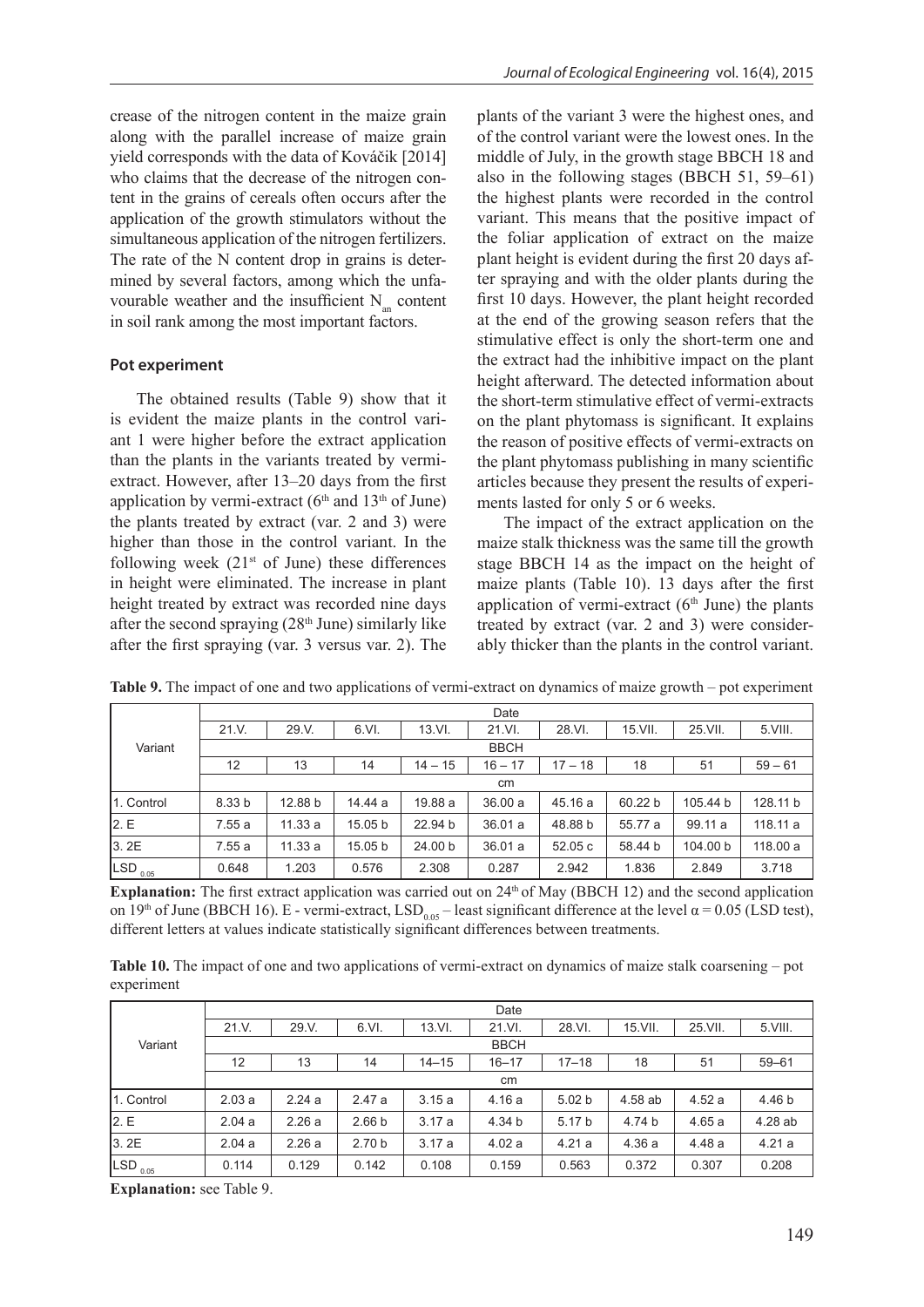The second application of the extract carried out in stage BBCH 16 (var. 3), i.e. 9 days after spraying (28th June) had evidently an inhibitive impact.

The stalks were getting thicker, however, they grew considerably slower and for longer time than the stalks of the other two variants. These data correspond partially with the information by Gutiérrez-Miceli et al. [2008], who recorded thinner stalks of the sorghum plants (*Sorghum bicolor*) in some cases after the vermi-extract application in comparison with the control variant.

In the variants 1 and 2 the stalk girth was decreased from the end of the growth stage BBCH 18. In the variant 3, wherein the second dose of extract was also applied, the stalks were getting thinner after the growth stage BBCH 51. These data point out indirectly that the extract application carried out in stage BBCH 16 delayed the maturation of stalk tissues and the transfer of the assimilates from the vegetative parts of plant to grain (Table 10).

In the growth stage BBCH 59–61 the thickest stalks were recorded in the control variant - untreated by extract, and the narrowest stalks occurred in the variant where the extract was applied twice (var. 3). Similarly, the highest yield of maize grain and straw was detected in the control variant, and the lowest yield was obtained in variant 3.

These facts result in the information that plant height and thickness of maize stalks recorded in the growth stages BBCH 12 to BBCH 51 did not

correspond with the achieved quantity of maize grain yield. On the contrary, it is possible to detect a certain relationship between the plant height, stalk thickness and grain yield only in the growth stage BBCH 59–61. These data prove the information of Kováčik [2014] that it is not unusual if the vegetation of field crops looks better optically (higher, more dark green) until the first half of the growing season but it gives lower yields than the vegetation which appears to be weaker.

The lower grain yields in the variants treated by extract, recorded in the pot experiment (Table 11), are in contrast with the data of field experiment presented in the Table 7.

The data show that in neither case the decrease of grain yield was recorded after the foliar application of extract. The reason for different effects of the identical vermi-extract on the yield of maize grain consists probably in the different dates of extract application and in the different maize cultivars. In the field experiment the extract was applied in the growth stage BBCH 15 and the cultivar Stira was grown. Whereas, in the pot experiment the extract was applied in growth stages BBCH 12 or in BBCH 12 and 16, and the cultivar hybrid PR38V91 was grown.

The negative effect of the foliar application of extract on the vegetative phytomass was more considerable (9.14 to 18.5%) in comparison with the impact on the generative phytomass (0.24 to 11.3%). This caused a change of ratio between

|                                |                       |        | Yield                 |        | <b>TKW</b>           |          |        |  |
|--------------------------------|-----------------------|--------|-----------------------|--------|----------------------|----------|--------|--|
| Variant                        |                       | grain  |                       | straw  | Grain/straw<br>ratio |          |        |  |
|                                | $q$ pot <sup>-1</sup> | $\%$ * | $q$ pot <sup>-1</sup> | $\%$ * |                      | g        | $\%$ * |  |
| 1. Control                     | 54.24 b               | 100.00 | 101.95 bc             | 100.00 | 0.510                | 251.44 a | 100.00 |  |
| 2.E                            | 54.11 b               | 99.76  | 92.63 ab              | 90.86  | 0.584                | 253.53 a | 100.83 |  |
| 3.2E                           | 48.11 a               | 88.70  | 83.09 a               | 81.50  | 0.579                | 255.04 b | 101.43 |  |
| $\overline{\text{LSD}}_{0.05}$ | 3.543                 |        | 10.274                |        |                      | 3.243    |        |  |

**Table 11.** The impact of single and double application of vermi-extract on maize yield parametres – pot experiment

**Explanation:** see Table 9,  $*$  Control = 100%.

**Table 12.** The impact of single and double application of vermi-extract on some macroelements (N, P, K) contents in plants of maize in the growth stage BBCH17 – pot experiment

| Variant                                 | N                  |        | P                  |        |                    |        |  |
|-----------------------------------------|--------------------|--------|--------------------|--------|--------------------|--------|--|
|                                         | $mg \cdot kg^{-1}$ | $\%$ * | $mg \cdot kg^{-1}$ | $\%$ * | $mg \cdot kg^{-1}$ | $\%$ * |  |
| 11. Control                             | 12,894 a           | 100.00 | 4.048 b            | 100.00 | 33,466 a           | 10.00  |  |
| 2.E                                     | 13,263 b           | 104.41 | 4,386 c            | 108.35 | 33,197 a           | 99.20  |  |
| 3.2E                                    | 13,084 b           | 101.47 | 3,779 a            | 93.35  | 31,577 a           | 94.36  |  |
| $\frac{1}{\sqrt{2}}$ SD <sub>0.05</sub> | 220.124            |        | 185.458            |        | 1,935.324          |        |  |

**Explanation:**  $E$  – vermi-extract,  $LSD_{0.05}$  – least significant difference at the level  $\alpha$  = 0.05 (LSD test), different letters at values indicate statistically significant differences between treatments, \* Control = 100%.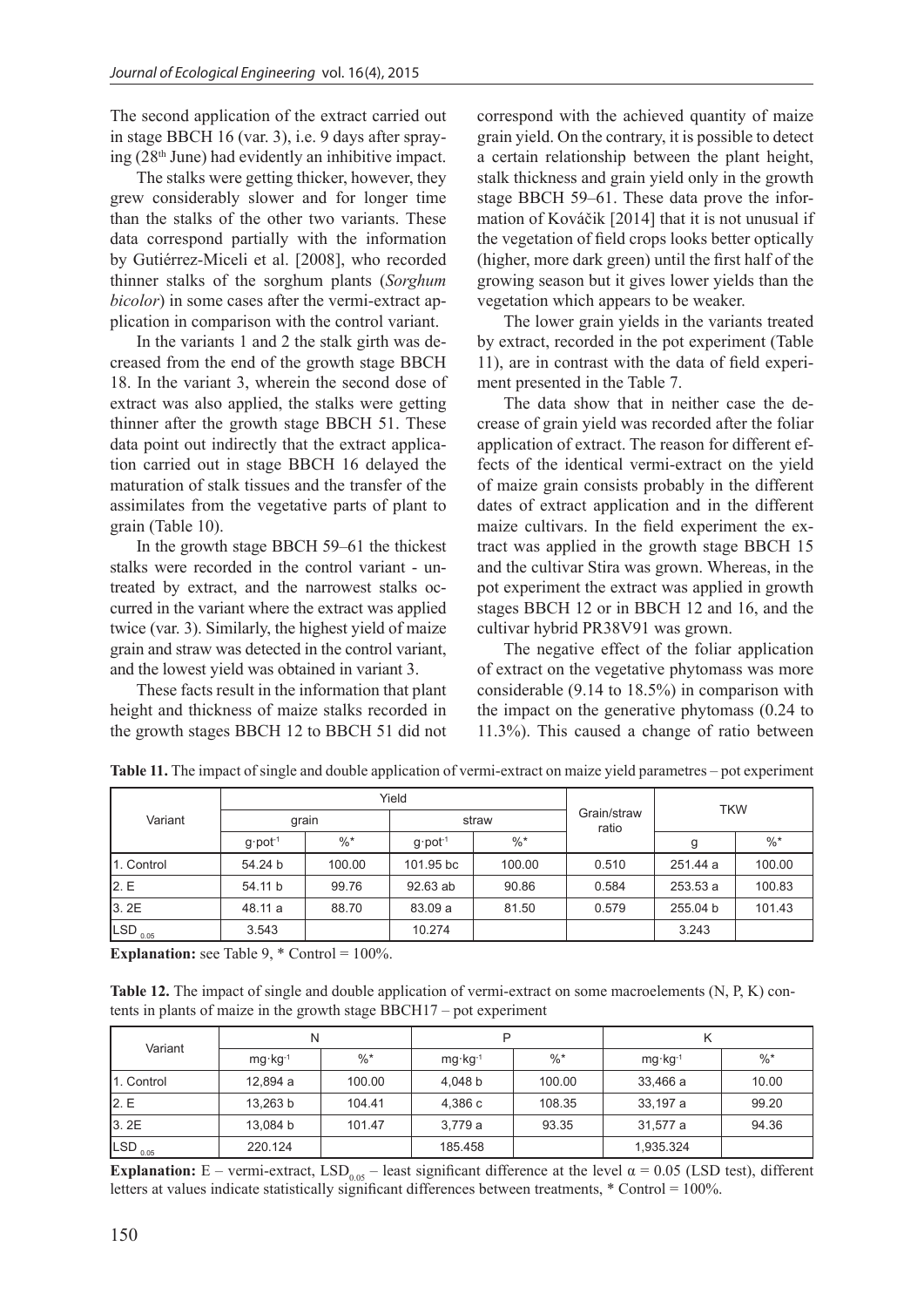| Variant                      | Сa                 |        | Mg                 |        | S                  |        |  |
|------------------------------|--------------------|--------|--------------------|--------|--------------------|--------|--|
|                              | $mg \cdot kg^{-1}$ | $\%$ * | $mg \cdot kg^{-1}$ | $\%$ * | $mg \cdot kg^{-1}$ | $\%$ * |  |
| 1. Control                   | 1876 b             | 100,00 | 5 174 c            | 100,00 | 337 a              | 100,00 |  |
| 2.E                          | 1 714 a            | 91,36  | 3727b              | 72,03  | 270 a              | 80,12  |  |
| 3.2E                         | 660 a              | 88,49  | 3 001 a            | 58,00  | 304a               | 90,21  |  |
| $\frac{1}{\text{SD}_{0.05}}$ | 136,214            |        | 313,628            |        | 88,957             |        |  |

**Table 13.** The impact of single and double application of vermi-extract on some macroelements (Ca, Mg, S) contents in plants of maize in the growth stage BBCH17 (pot experiment)

**Explanation:** see Table 12.

**Table 14.** The impact of single and double application of vermi-extract on some microelements (Zn, Cu, Mn, Fe) contents in plants of maize in the growth stage BBCH17 (pot experiment)

| Variant               | Zn                 |        | Cu                 |        | Mn                 |        | Fe                 |                 |
|-----------------------|--------------------|--------|--------------------|--------|--------------------|--------|--------------------|-----------------|
|                       | $mg \cdot kg^{-1}$ | $\%$ * | $mg \cdot kg^{-1}$ | $\%$ * | $mg \cdot kg^{-1}$ | $\%$ * | $mg \cdot kg^{-1}$ | $\frac{0}{6}$ * |
| 1. Control            | 55.85 b            | 100.00 | 3.92 ab            | 100.00 | 49.62 b            | 100.00 | 339.34 c           | 100.00          |
| 12.E                  | 53.16 b            | 95,18  | 4.26 <sub>b</sub>  | 111.52 | 51.05 c            | 102.88 | 294.38 b           | 86.75           |
| 3.2E                  | 52.02 b            | 93,14  | 3.80 ab            | 99.48  | 47.38 a            | 95.49  | 272.87 ab          | 80.41           |
| $LSD$ <sub>0.05</sub> | 4.074              |        | 0.586              |        | 1.408              |        | 29.047             |                 |

**Explanation:** see Table 12.

grain and straw in favour of grain. The extract utilization had the positive impact on the TKW.

The remarkable fact is that the contents of phosphorus, potassium, calcium, magnesium, zinc, copper, manganese and iron were lower in the growth stage BBCH 17, one week after the second application of extract, in comparison with the other variants (Tables 12, 13 and 14).

These data indicate a wide-spectral inhibition of nutrients intake as a result of foliar application of vermi-extract. Similarly, Gutiérrez-Miceli et al. [2008] recorded the decrease of N, P and K contents in the sorghum plants in the majority of cases after the application of extracts. On the contrary, Pant et al. [2012] detected a increase of N, P, K, Ca and Mg content in the plants of pak choi after using several types of vermi-extracts.

## **CONCLUSION**

- 1. The vermi-extract applied in the presowing period increased the maize grain yield if the application doses were at the level of 130 to 170 dm3 ·ha-1. In order to increase the starch content in grain it is more suitable to carry out the presowing application of vermi-extract than the application during the growing season.
- 2. The positive or negative impact of the foliar vermi-extract application on the maize grain yield depended on the date of the extract ap-

plication and the grown cultivar. The presowing application and foliar application of vermi-extract tended to decrease the nitrogen content in grain.

3. The foliar application of vermi-extract positively affected plant height and stalk thickness of maize only in the short term. The plant height and stalk thickness of maize recorded in the growth stages BBCH 12 to BBCH 51 did not correspond with the achieved quantity of maize grain yield. In the first half of the maize growing season the information about the plant height and stalk thickness was not an appropriate indicator for the prognostication of quantity of maize grain yield.

### **Acknowledgements**

This research was supported by the projects VEGA 1/0591/13 and VEGA 2/0079/13.

## **REFERENCES**

- 1. Arancon N.Q., Edwards C.A., Bierman P., Welch C., Metzger, J.D. 2004. Influences of vermicomposts on field strawberries: 1. Effects on growth and yields. Bioresour. Technol., 93 (2), 145–153. doi:10.1016/j.biortech.2003.10.014.
- 2. Arancon N.Q., Edwards C.A., Bierman P., Metzger J.D., Lucht C. 2005. Effect of vermicomposts produced from cattle manure, food waste and paper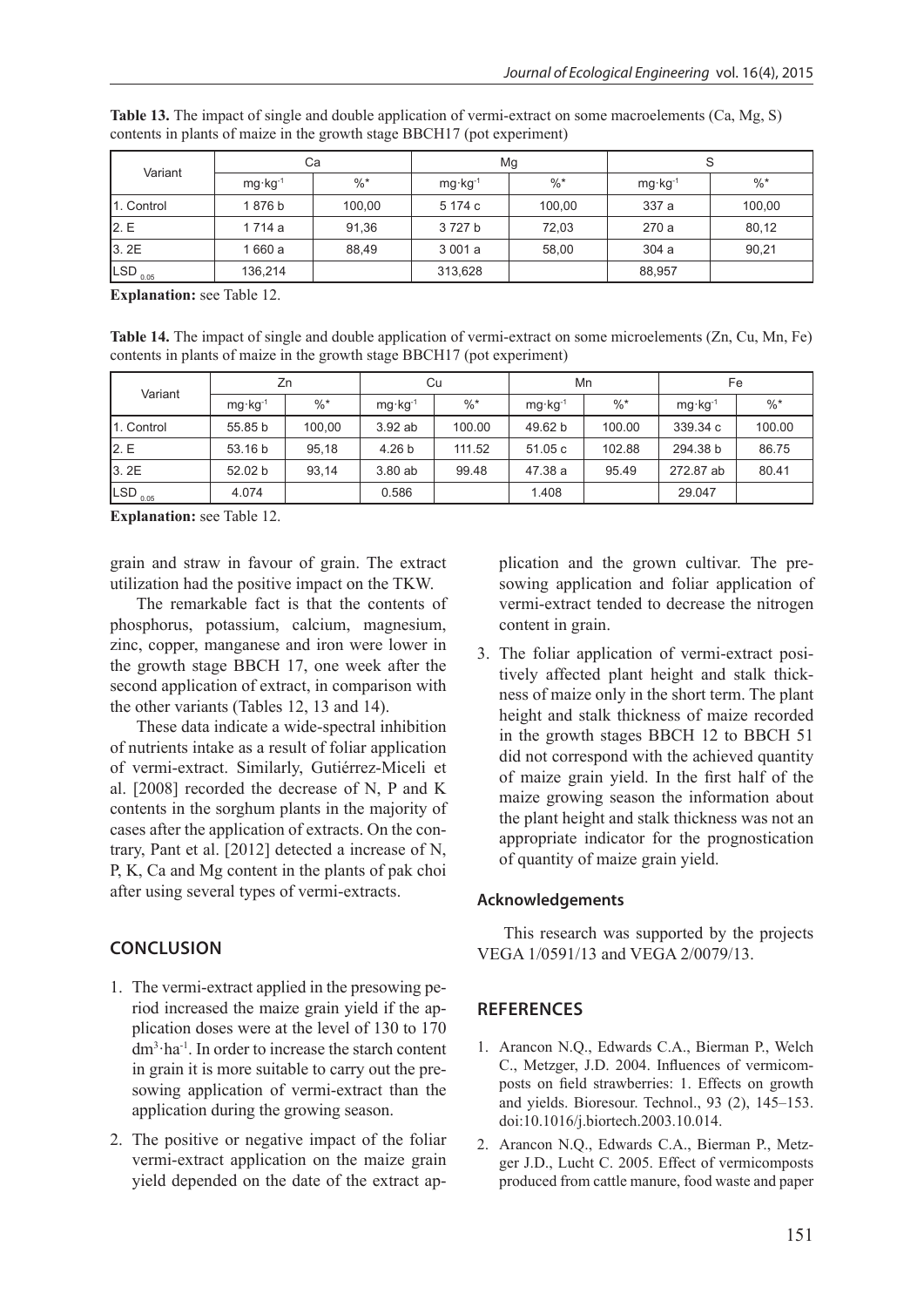waste on the growth and yield of peppers in the field. Pedobiologia, 49 (4), 297–306. doi:10.1016/j. pedobi.2005.02.001.

- 3. Bremner J.M. 1960. Determination of nitrogen in soil by the Kjeldahl method. J. Agric. Sci., 55 (1), 11–33. doi:10.1017/S0021859600021572.
- 4. Chalker-Scott L. 2005. The myth of compost tea, Episode III: Aerobically-brewed compost tea suppresses disease. [online:] www.puyallup.wsu.edu/~ Linda%20Chalker-Scott/Horticultural%20Myths\_ files/Myths/Compost%20tea%203rd%20time.pdf.
- 5. Cohen J.B. 1910. Practical Organic Chemistry. MacMillan and Co., Limited; St. London, pp. 356.
- 6. Fiala K., Kobza J., Matúšková Ľ., Brečková V., Makovníková J., Barančíková G., Búrik V., Litavec T., Houšková B., Chromaničová A., Váradiová D., Pechová B. 1999. Záväzné metódy rozborov pôd. Bratislava: VÚPOP, pp. 142.
- 7. Frederickson J. 2002. Vermicomposting trials at the worm research centre: part 1. Technical evaluation. Integrated Waste Systems, Open University, pp. 107.
- 8. García-Gómez R.C., Dendooven L., Gutíérrez-Miceli F.A. 2008. Vermicomposting leachate (worm tea) as liquid fertilizer for maize (*Zea mays* L.) forage production. Asian J. Plant Sci., 7 (4), 360– 367. doi:10.3923/ajps.2008.360.367.
- 9. Ghorbani R., Koocheki A., Jahan M., Asadi G.A. 2008. Impact of organic amendments and compost extracts on tomato production and storability in agroecological systems. Agron. Sustain. Dev., 28, 307–311. doi:10.1051/agro:2008003.
- 10. Gutiérrez-Miceli F.A., García-Gómez R.C., Rincón Rosales R., Abud-Archila M., Llaven O.M.A., Cruz M.J.G., Dendooven L. 2008**.** Formulation of a liquid fertilizer for sorghum (*Sorghum bicolor* L. Moench) using vermicompost leachate. Bioresource Technology, 99, 6174–6180. doi:10.1016/j. biortech.2007.12.043.
- 11. Grappelli A., Galli E., Tomati U. 1987. Earthworm casting effect on Agaricus bisporus fructification. Agrochimica, 21, 457–462.
- 12. Ingham E.R. 2005. The Compost Tea Brewing Manual: Latest methods and research. Soil Food Web, Corvallis, OR,  $5<sup>th</sup>$  ed. 79 p.
- 13. ISO 10520. 1997. Native starch Determination of starch content – Ewers polarimetric method, International Standard (E).
- 14. Klimeková M., Lehocká Z., Žák Š. 2007. The effect of three forecrops and Vermisol application on yields and baking quality of winter wheat in organic farming system. In: Proceeding of conference Organic farming 2007, CULS in Prague, 53–55.
- 15. Kmeťová M., Kováčik P. 2014. The impact of vermicompost application on the yield parameters of

maize (*Zea mays* L.) observed in selected phenological growth stages (BBCH-scale). Acta fytotechn. Zootechnica, 17 (4), 100–108. doi:10.15414/ afz.2014.17.04.100–108.

- 16. Koppová A., Pirkl J., Kalina J. 1955. Stanovění popelovin v rostlinném materiálu přesními expeditívními metodami. Vědecké práce VÚRV, Praha, 1955.
- 17. Kostecka J. 2009. Selected aspects of the significance of earthworms in the context of sustainable waste management. In: Contemporary Problems of Management and Environmental Protection. W. Sądej (Ed.) Sevages and waste materials in environment. Olsztyn, 153–170.
- 18. Kováčik P. 1997. Rozbory pôd, rastlín, hnojív a výpočet dávok živín k poľným a záhradným plodinám. Nitra: SPU v Nitre, 99 pp,
- 19. Kováčik P. 2014. Princípy a spôsoby výživy rastlín. Nitra, SPU v Nitre, pp. 278.
- 20. Lanthier M. 2007. Compost tea and its impact on plant diseases. BC Organic Grower. 10 (2), 8–11.
- 21. Ložek O., Fecenko, J. 1998. Vplyv Vermisolu v kombinácii s dusíkatou výživou na úrodu a kvalitu zrna ozimnej pšenice. Poľnohospodárstvo, 44 (11), 835–846.
- 22. Mehlich, A. 1984. Mehlich 3 soil test extractant: A modification of Mehlich 2 extractant. Communication in Soil Science and Plant Analysis, 15, 1409– 1416. doi:10.1080/00103628409367568.
- 23. Pant A.P., Radovich T.J.K., Hue N.V., Talcott S.T., Krenek K.A. 2009. Vermicompost extracts influence growth, mineral nutrients, phytonutrients and antioxidant activity in pak choi (*Brassica rapa* cv. Bonsai, Chinensis group) grown under vermicompost and chemical fertilizer. Journal of the Science of Food and Agriculture, 89 (14), 2383–2392. doi:10.1002/jsfa.3732.
- 24. Pant A.P., Radovich T.J.K., Hue N.V., Paull R.E. 2012. Biochemical properties of compost tea associated with compost quality and effects on pak choi growth. Scientia Horticulturae, 148, 138–146. doi. org/10.1016/j.scienta.2012.09.019.
- 25. Singh R., Sharma R.R., Kumar S., Gupta R. K., PATIL R. T. 2008. Vermicompost substitution influence growth, physiological disorders, yield and quality of strawberry (Fragaria ananassa Duch.). Bioresour. Technol., 99 (17), 8507–8511. doi:10.1016/j.biortech.2008.03.034.
- 26. Singh R., Gupta R.K., Patil R.T., Sharma R.R., Asrey R., Kumar A., Jangra K.K. 2010. Sequential foliar application of vermicompost leachates improves marketable fruit yield and quality of strawberry (*Fragaria ananassa* Duch.). Scientia Horticulturae, 124, 34–39. doi:10.1016/j.scienta.2009.12.002.